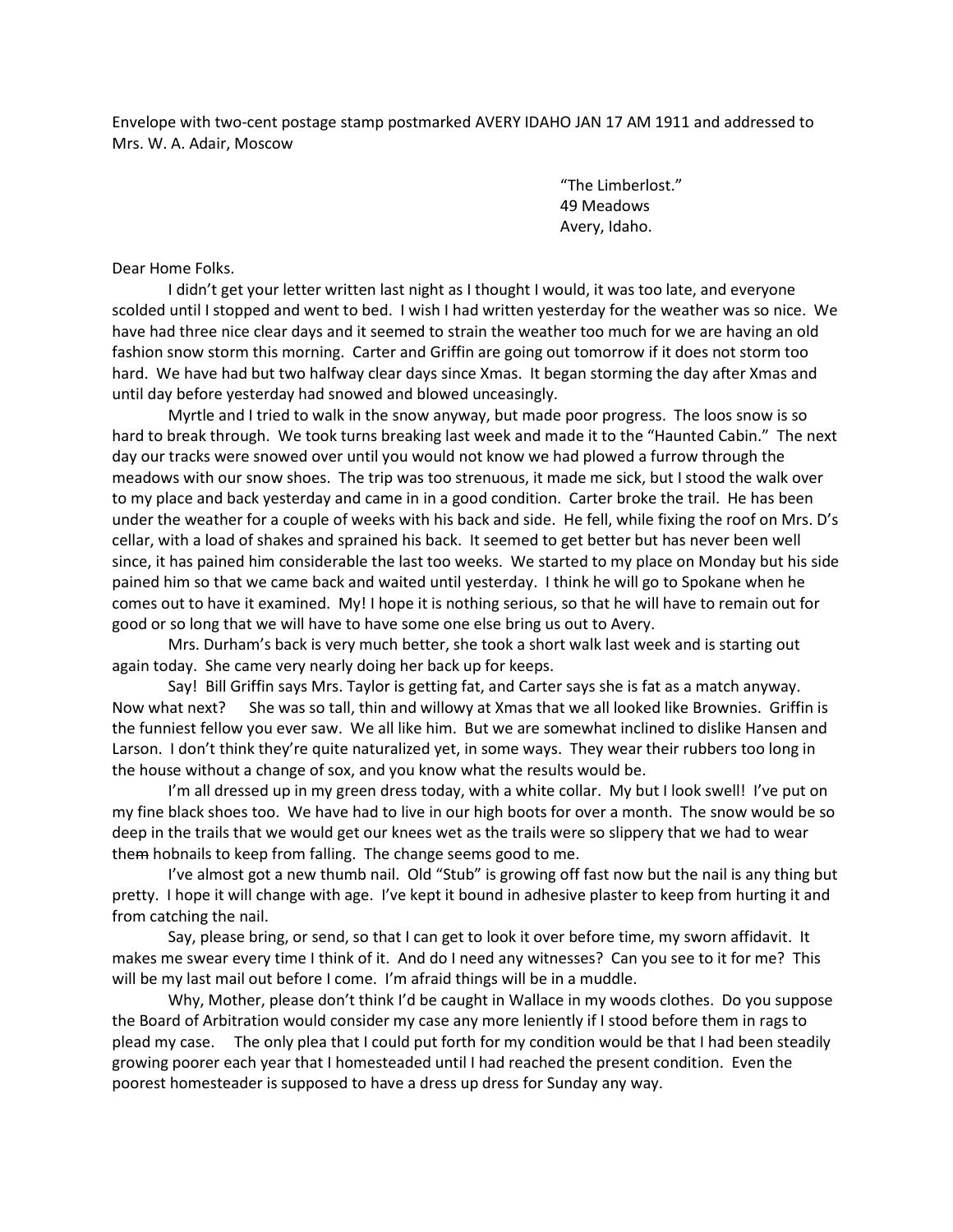I'm sending out by this mail to have my trunk sent from Clarkia to Avery so I will have my old suit but I dont know how I'll fix the hat proposition. I expect I'll wear Cad's old stocking cap. It's warm anyway.

I've been on my place within the ten day or two week limit with up till Xmas. Then the weather and Carters lame back prevented until yesterday. The cabin is made but not linned, and as yet I have no furniture. We are out of nails and can do nothing until Carter brings in nails and tacks from Avery. The cabin could not be mudded, because of the cold so I put moss in the cracks and took Mrs. D's paper for linning but we have no tacks to put it on with.

I go back and forth when ever I can. Mrs. D or Myrtle, one or the other, is always sick, so if the trip is taken they come back all in and it's anything but pleasant at times.

I'm glad to get the clippings. News from the states is very acceptable. What did they do with Roy G? Evon sent me a box of lovely candy for Xmas. How Lu will enjoy her Xmas "comfort" and J.E. his smoking jacket. Did Marjorie get her dish towels hemmed for Lu.

Edith sent me a very pretty belt and Bernice a hand embroideried Kerchief.

Our or my Xmas box from home was surely a happy surprise. There was so many things in for every one and it made it so pleasant. Carter was so pleased with his pipe and tobacco. Everyone seemed to appreciate their gifts so much. Carter gave Myrtle and me a back comb and a beautiful souvinere spoon with "Avery" engraved in the bowls. He gave Mrs. D. a flannel shirt with two pockets.

The slippers are still at Avery so I don't know whether they are the right size or not but I'm sure they will be alright. It seems so funny to think of having some of of our Xmas still to come.

## Later.

It snowed so hard that Griffin didn't come over. I don't know when he will come now.

Myrtle and I went over half way to my place to look for him but he was not. When we got back we were quite tired. I didn't say any thing but Myrtle complained until Carter got real brotherly and gave us a good lecture about a bull pup's grit. I guess it was needed but it hurt. I hope I wasn't complaining enough to need it, but I'll be so careful in the future. Carter did the best he could and made us snowshoes but they are not good and are awful hard to walk on, especially if your toes happen to turn out as much as mine. The tails get all tangled up and down you go on your nose.

Poor Frazer! Is he able to be at work again? Give him my regards.

I'm having a dreadful time to write. Mr. Edison is giving a concert under the auspices of the Ladies Aid. Mr. W<sup>m</sup> T. Carter is the director. You just can't write without keeping time with the music. When the music is unusually fast it works havoc with my writing. I've been working on the lunch cloth. I'm about halfway across one end. My! but it is slow work.

Helloo! Well say! Here's Bill Griffin. At seven thirty with a palouseer. Isn't he a great one. He got off in the trail that Myrtle and I made down the meadow and went about a mile and a half out of his way. The snow makes a perfect bridge over the creek. You can go across most anywhere you want to.

Mrs. D. is going to pop some corn. Say! corn is a "joy forever" as Mrs. T. says. We have more enjoyment out of the corn than any thing I know of. Can you imagine us all gathered around the dishpan eating corn and listening to the phonograph or else taking turns reading out loud? Myrtle got two new books for Xmas. They were real good. We read them out loud. They were "The Wings of Morning" by Tracy, and "The Rose of the Ring" by George Bar McCutcheon.

Say, I have the best of the gum deal. It's only once in a while that the folks condesend to chew "nerve gum" so I chew when ever I feel like it and don't feel the least bit selfish.

I'm learning the description of my place, but I can not find a description but what reads according to the way it was marked on the platt and not as Matt Miles said he had it changed. I think Mr. Miles was mistaken.